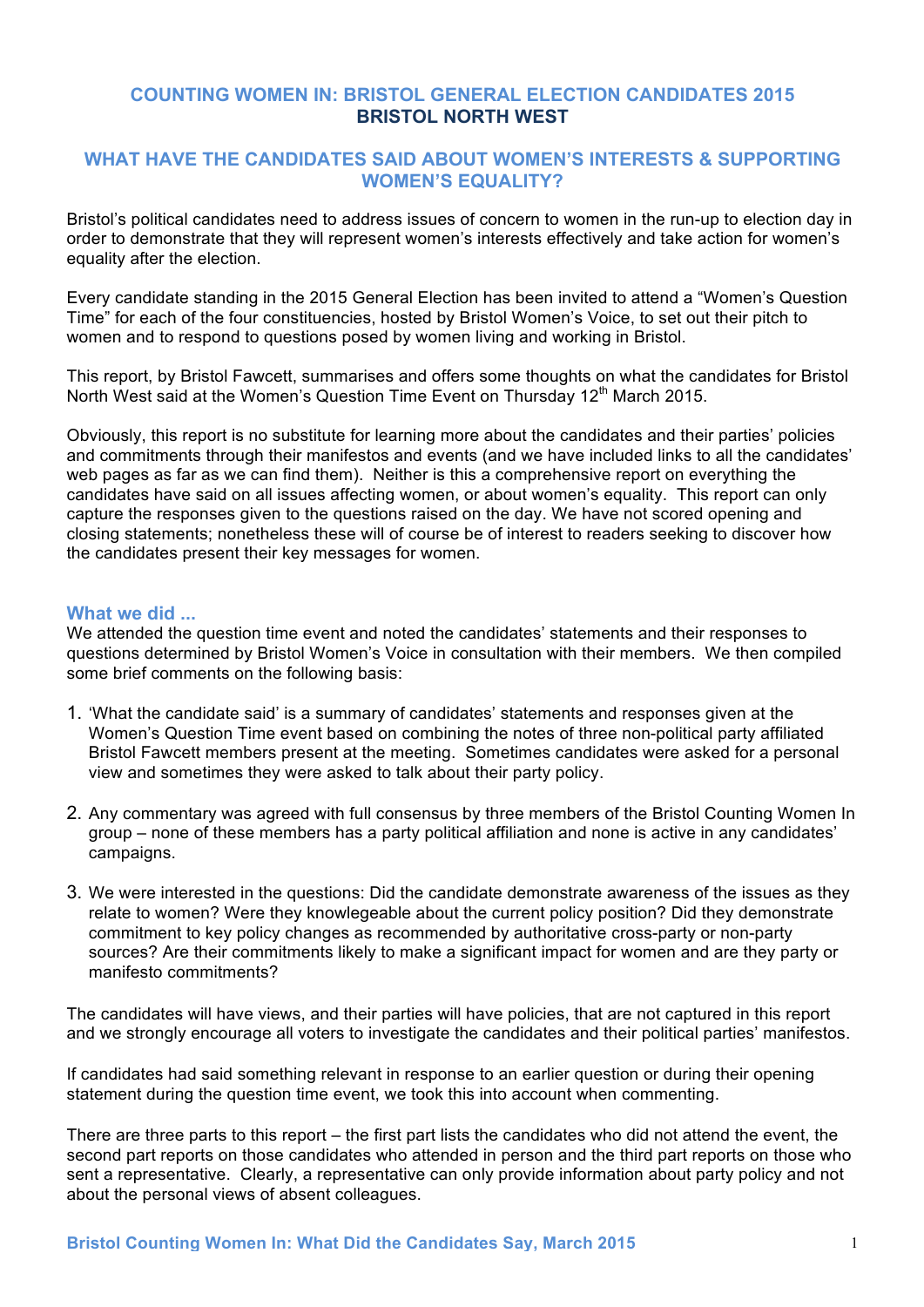## **Part one – those who did not attend**

| Candidate:                                                                                                                           | <b>Michael Frost</b>                                       |
|--------------------------------------------------------------------------------------------------------------------------------------|------------------------------------------------------------|
|                                                                                                                                      | www.bristolukip.org                                        |
| Party:                                                                                                                               | <b>UKIP</b>                                                |
| What the candidate said                                                                                                              | Our comments                                               |
| The candidate did not attend the<br>Question Time Event and did not<br>respond to Bristol Fawcett's offer to brief<br>all candidates | We are unable to provide any commentary for this candidate |

| <b>Candidate:</b>                                                                                                                    | <b>Steve Norman</b>                                                           |
|--------------------------------------------------------------------------------------------------------------------------------------|-------------------------------------------------------------------------------|
|                                                                                                                                      | www.classwarparty.org.uk/avonmouth-bristol-first-electoral-test-<br>class-war |
| Party:                                                                                                                               | Class War                                                                     |
| What the candidate said                                                                                                              | Our comments                                                                  |
| The candidate did not attend the<br>Question Time Event and did not<br>respond to Bristol Fawcett's offer to brief<br>all candidates | We are unable to provide any commentary for this candidate                    |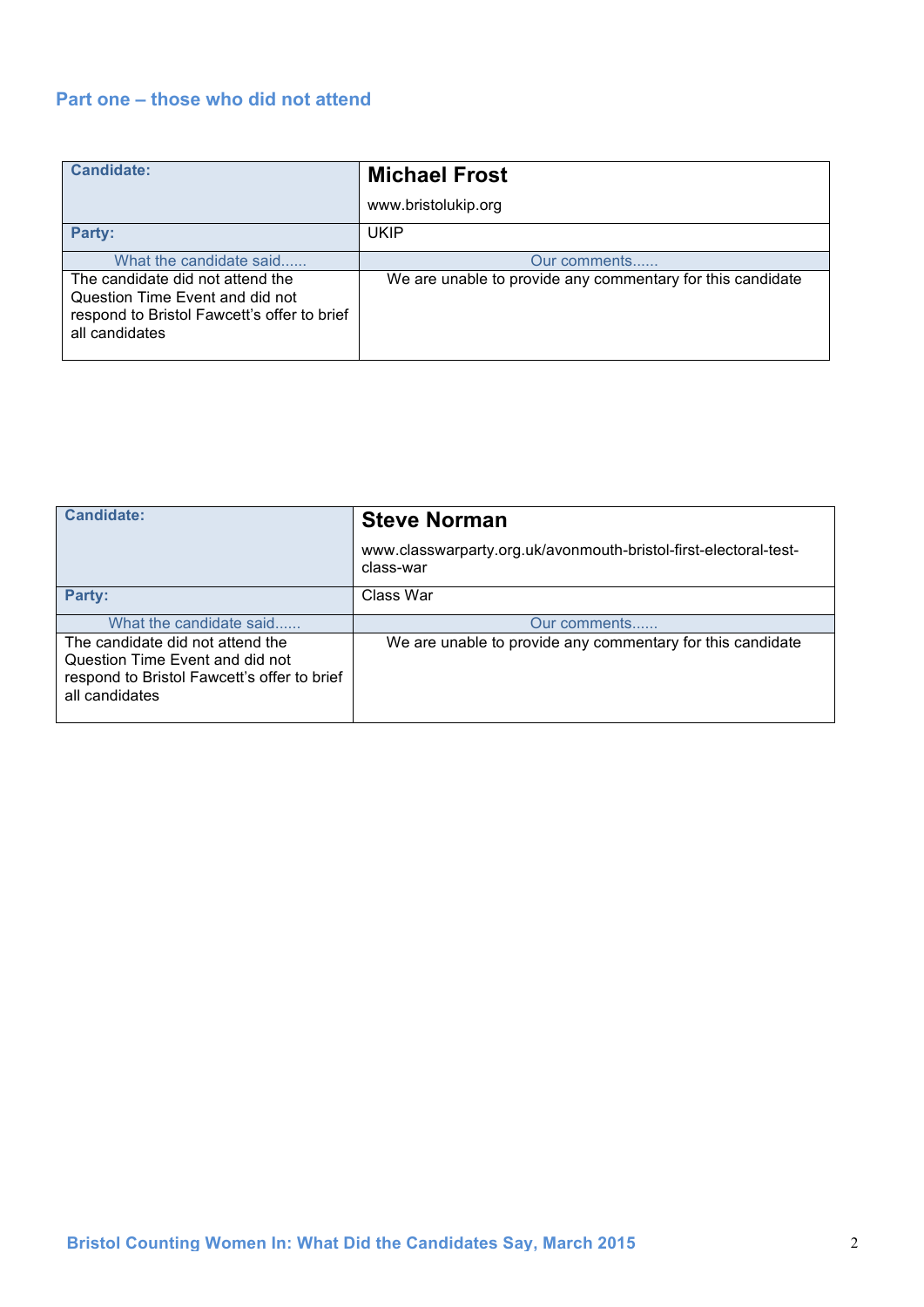# **Part two – those who attended in person**

| <b>Candidate:</b>                                                                                                                        | <b>Darren Jones</b>                                                                                                                                                                                                                                                                                                                                                                                                                                                                                                                                     |                                                                                                                                                                                                                                                                                                                                                                                         |
|------------------------------------------------------------------------------------------------------------------------------------------|---------------------------------------------------------------------------------------------------------------------------------------------------------------------------------------------------------------------------------------------------------------------------------------------------------------------------------------------------------------------------------------------------------------------------------------------------------------------------------------------------------------------------------------------------------|-----------------------------------------------------------------------------------------------------------------------------------------------------------------------------------------------------------------------------------------------------------------------------------------------------------------------------------------------------------------------------------------|
|                                                                                                                                          | www.darren-jones.co.uk                                                                                                                                                                                                                                                                                                                                                                                                                                                                                                                                  |                                                                                                                                                                                                                                                                                                                                                                                         |
| Party:                                                                                                                                   | Labour                                                                                                                                                                                                                                                                                                                                                                                                                                                                                                                                                  |                                                                                                                                                                                                                                                                                                                                                                                         |
|                                                                                                                                          | What the candidate said                                                                                                                                                                                                                                                                                                                                                                                                                                                                                                                                 | Our comments                                                                                                                                                                                                                                                                                                                                                                            |
| <b>Opening Statement</b>                                                                                                                 | Acknowledged being a man (being "born<br>into patriarchy"). Wants empowerment for<br>all and a level playing field. Labour are<br>leading on women's representation - All<br>Women Shortlists and significant<br>representation (almost 50%) in shadow<br>cabinet - women's voices being heard at<br>the top. Would establish local<br>commissions to advise on Local Jobs<br>Plan with a seat at table for women's<br>organisations.                                                                                                                   |                                                                                                                                                                                                                                                                                                                                                                                         |
| Child poverty $-2\%$<br>in Henleaze, 47% in<br>Southmead. 92% of<br>lone parents are<br>female. What would<br>you do to address<br>this? | Experienced child poverty himself growing<br>up in Lawrence Hill. This is one reason<br>why he wanted to stand. He wants to<br>empower families by increasing free<br>childcare hours from 12-20 hours a week<br>and lift the 3 hour block on childcare.<br>Labour will offer free before and after<br>school childcare.                                                                                                                                                                                                                                | Clear policy commitments around<br>supporting parents in work and childcare<br>provision. Did not address non-work<br>benefits / child benefit                                                                                                                                                                                                                                          |
| What would your<br>party do to increase<br>women's<br>representation at<br>national and local<br>level?                                  | It is disrespectful to say that women from<br>all women shortlists aren't there on merit.<br>We mustn't have a flash mob. We need<br>structural long term change. Fully support<br>All Women Shortlists. Women in this<br>government's cabinet have resigned or<br>been sacked – we need to ensure long<br>term change.                                                                                                                                                                                                                                 | Shares Fawcett position on AWS (all<br>women shortlists) and has good<br>understanding of the importance for long<br>term structural change. Acknowledged<br>cultural change needed but did not<br>mention structural barriers of women's<br>caring role. In previous statement<br>referred to local and national<br>representation.                                                    |
| What are your main<br>priorities for<br>women's safety?                                                                                  | Was appalled when researching sexual<br>assault/rape/domestic violence figures.<br>40,000 women have experienced this in<br>Bristol which is 10% of the population.<br>Stats for reporting of crime.<br>Reporting and prosecutions have gone<br>down. Labour will bring in national<br>commissioner to assure justice for<br>women. There are inequalities across the<br>country in the way police forces treat<br>offences.<br>Labour have proposed measures for<br>relationship education in schools which<br>were blocked by the current government. | Knowledge and understanding of facts<br>and figures. Very good on victim focus<br>and on policy commitments in criminal<br>justice system. Also raised Labour's<br>multiple attempts to tackle violence<br>through prevention via PSHE in schools.<br>No mention of male entitlement as<br>primary motivation for violence against<br>women.                                            |
| 80% of cuts have<br>come from women's<br>pockets. Do you<br>think this is fair?<br>What would you do<br>about it?                        | £22bn of the £28bn of cuts have come<br>from women. Labour are carrying out a<br>zero based spending review.<br>The pay gap still persists with women<br>earning 81p to every £1 earned by men.<br>Labour has a commitment to raise the<br>minimum wage to a living wage of £8 an<br>hour and wants to offer tax incentives to<br>companies employing women.                                                                                                                                                                                            | Showed awareness of unfair impact of<br>cuts on women. Did not raise how<br><b>Equality Impact Assessments conducted</b><br>properly would have mitigated against<br>this unfairness. No commitment to tackle<br>existing unfair cuts to welfare. Labour<br>has commenced zero based spending<br>review prioritising public services. Raised<br>economic measures including living wage |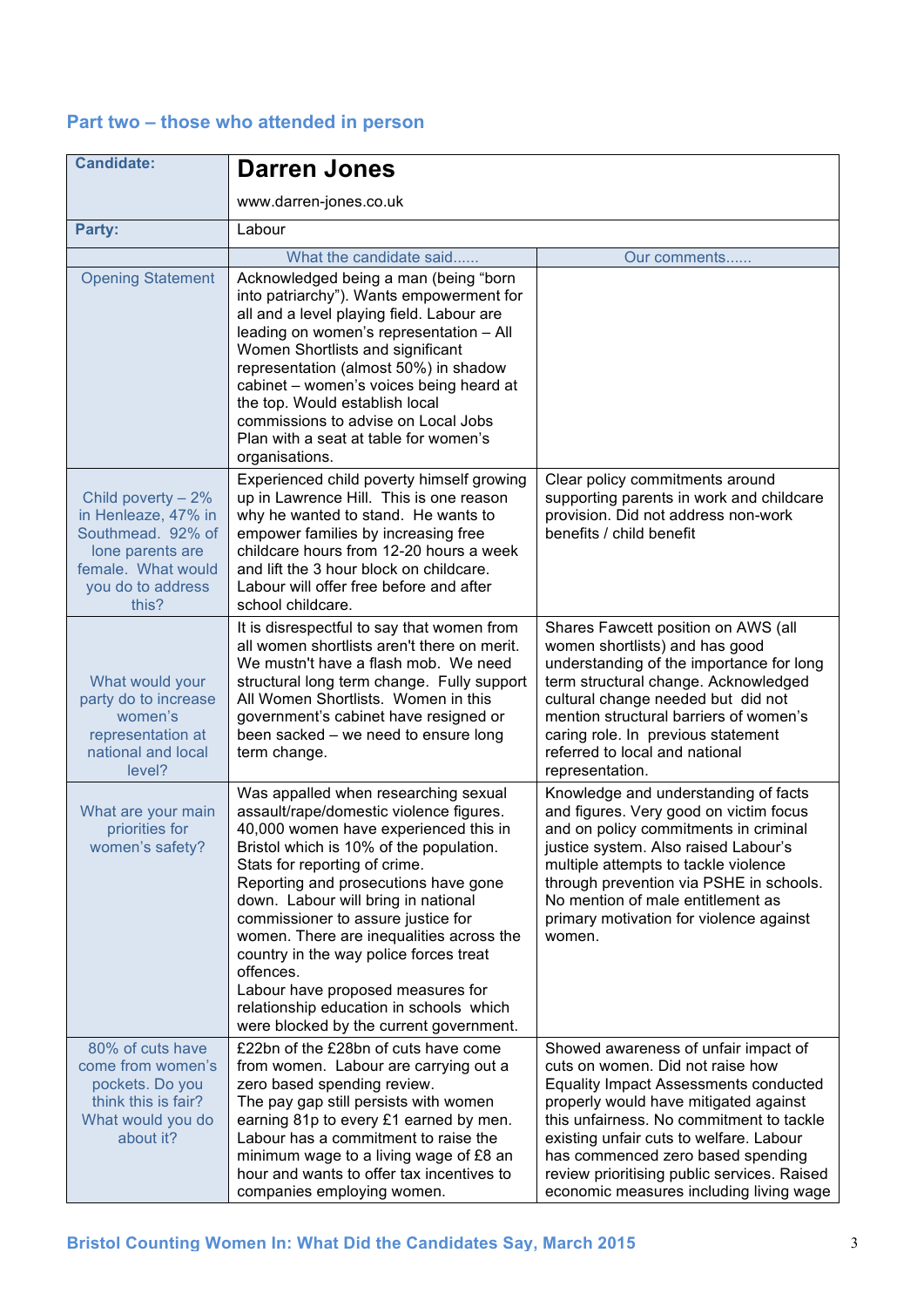|                                                                                                                                                                                                                           |                                                                                                                                                                                                                                                                                                                                                                                                                                                                                                                                                                                                                                                                             | and childcare measures to 'offset' cuts.<br>Did not propose reinstating cut services<br>or welfare.                                                                    |
|---------------------------------------------------------------------------------------------------------------------------------------------------------------------------------------------------------------------------|-----------------------------------------------------------------------------------------------------------------------------------------------------------------------------------------------------------------------------------------------------------------------------------------------------------------------------------------------------------------------------------------------------------------------------------------------------------------------------------------------------------------------------------------------------------------------------------------------------------------------------------------------------------------------------|------------------------------------------------------------------------------------------------------------------------------------------------------------------------|
| How can PSHE be<br>assured and what<br>would the<br>compromises be?                                                                                                                                                       | Labour's attempts to get PHSE through<br>have been blocked repeatedly by the<br>current government who have whipped<br>their MPs to oppose the bill.<br>Labour will be giving £2m to NGOs and<br>charities instead of just asking teachers to<br>deliver the PHSE curriculum. Need to<br>teach equality and respect to young boys<br>as well as young girls.                                                                                                                                                                                                                                                                                                                | Full answer demonstrating clear policy<br>commitment, understanding of the issues<br>and tensions and additionally made it<br>clear that boys' attitudes are an issue. |
| Speaker is in favour<br>of the Nordic model.<br>What is your party's<br>policy on<br>prostitution? What<br>would you do to<br>tackle the sex<br>industry in Bristol<br>and I include our<br>three strip clubs in<br>that. | Jacqui Smith at the Home Office in the<br>last government was an advocate of the<br>Swedish (Nordic) model where we<br>criminalise the demand side and not the<br>supply side, as is Thangam Debonnaire<br>(PPC in Bristol West). Sex worker<br>recruitment can stem from sexual abuse.<br>SEVs can't be assumed to be<br>'entertainment'. They are normalising<br>sexual abuse and we need to address<br>that. Speaking as a lawyer, if someone<br>refuses a job it is seen as breach of<br>contract and the client can be sued. For a<br>sex worker, a breach of contract means<br>rape. Sex work is not work like any<br>other. We need to be bold about saying<br>that. | The only candidate to speak about men's<br>demand / entitlement to women's bodies.<br>Referenced party policy, clear<br>understanding of the issues.                   |
| What is your party's<br>stance on<br>pornography?                                                                                                                                                                         | Not sure what our direct policy is on<br>pornography. Have supported measures<br>under this government around child<br>pornography, strengthening restrictions<br>around access with search engines &<br>other online platforms.                                                                                                                                                                                                                                                                                                                                                                                                                                            | No party position although evidence of<br>party political action. 'Child pornography'<br>is better described as child abuse<br>pornography.                            |
| <b>Closing statement</b>                                                                                                                                                                                                  | 9.1m women didn't vote in the last<br>election. We need to recognise why<br>politics can make a difference. We need<br>to look at the track record of the Labour<br>government and the track record of other<br>parties in women's issues and look at the<br>manifesto.                                                                                                                                                                                                                                                                                                                                                                                                     |                                                                                                                                                                        |

| <b>Candidate:</b>        | <b>Claire Campion-Smith</b>                                                                                                                                                                                                                                                                                                                                               |              |
|--------------------------|---------------------------------------------------------------------------------------------------------------------------------------------------------------------------------------------------------------------------------------------------------------------------------------------------------------------------------------------------------------------------|--------------|
|                          | www.libdems.org.uk/clare campion smith                                                                                                                                                                                                                                                                                                                                    |              |
| <b>Party:</b>            | Lib Dem                                                                                                                                                                                                                                                                                                                                                                   |              |
|                          | What the candidate said                                                                                                                                                                                                                                                                                                                                                   | Our comments |
| <b>Opening Statement</b> | Here to represent older women. We are<br>going backwards in terms of equality. We<br>didn't need to fight for equality when she<br>was at university. At a recent event about<br>Bristol's flagship project to promote<br>education about consent, abuse and<br>healthy relationships, there was one man<br>in the room. We need to make sure that<br>we engage with men. |              |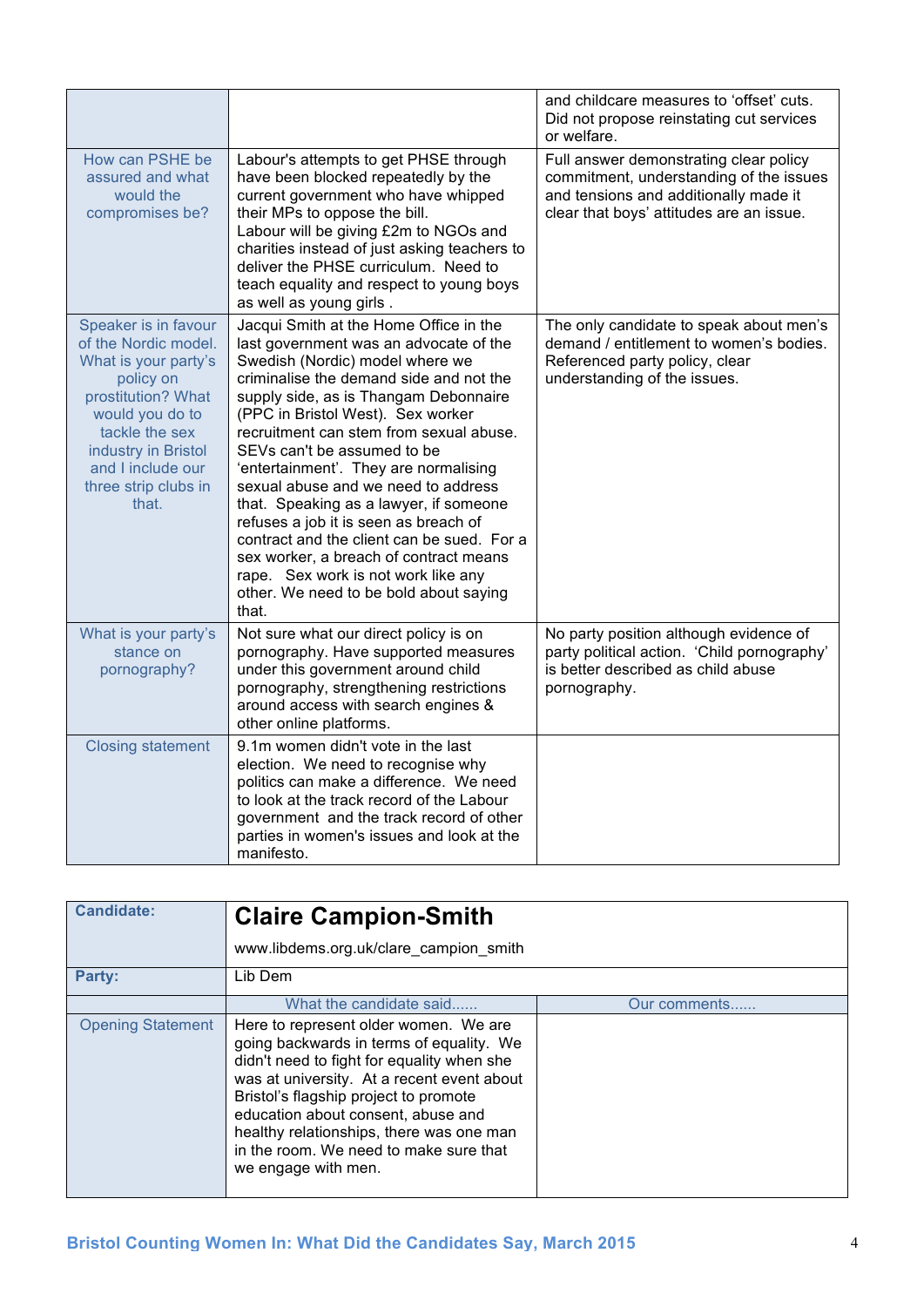| Child poverty - 2%<br>in Henleaze, 47% in<br>Southmead. 92% of<br>lone parents are<br>female. What would<br>you do to address<br>this?                                                                                    | Lib Dems would help by lifting the tax<br>threshold and increasing childcare<br>provision. Loneliness for single parents is<br>a big issue. Lib Dems have maintained<br>children's centres locally in Bristol. Lib<br>Dems would push these services to reach<br>out to single mothers and would offer<br>training in adult learning centres.                                                                                                                                                                           | Did mention initiatives for childcare, tax<br>threshold and higher employment (but: not<br>among women). Very focussed on local<br>services for families - children's centres<br>maintained in Bristol but this is local<br>government while at national government<br>they are closing in huge numbers.<br>Tackling loneliness does not tackle child<br>poverty. |
|---------------------------------------------------------------------------------------------------------------------------------------------------------------------------------------------------------------------------|-------------------------------------------------------------------------------------------------------------------------------------------------------------------------------------------------------------------------------------------------------------------------------------------------------------------------------------------------------------------------------------------------------------------------------------------------------------------------------------------------------------------------|-------------------------------------------------------------------------------------------------------------------------------------------------------------------------------------------------------------------------------------------------------------------------------------------------------------------------------------------------------------------|
| What would your<br>party do to increase<br>women's<br>representation at<br>national and local<br>level?                                                                                                                   | Applauds what Labour did to increase<br>women's representation. Has noticed that<br>a lot of young girls are keen to be on youth<br>council but this is not politically affiliated.<br>The cut and thrust can put them off.<br>Locally we need to encourage people to<br>become school governors, mentor women<br>and applaud whenever we have a good<br>role model, e.g. the female leader of the<br>Council.                                                                                                          | Personal strong support for AWS (but this<br>is not a Lib Dem policy), good<br>understanding of role of media bias and<br>party political tribalism. Did not mention<br>structural barriers of women's caring role.<br>Good recognition of positive<br>encouragement steps but not structural<br>steps.                                                           |
| What are your main<br>priorities for<br>women's safety?                                                                                                                                                                   | Women are more in danger in their own<br>home. We need to make sure that the<br>legal process for prosecutions is carried<br>out in a sympathetic way. Challenge<br>national commissioners. On average<br>there are 3 contacts with victims before<br>they make the break. We need to change<br>the culture and start with young people by<br>offering compulsory PHSE. There has<br>already been a culture change from when<br>the police would be called to an incident<br>and would dismiss it as "just a domestic." | Good victim focus in terms of criminal<br>justice system and raised importance of<br>good local services. Culture change and<br>compulsory PSHE acknowledged. No<br>policy commitments.<br>No mention of male entitlement as primary<br>motivation for violence against women.                                                                                    |
| 80% of cuts have<br>come from women's<br>pockets. Do you<br>think this is fair?<br>What would you do<br>about it?                                                                                                         | Finds questions like this quite difficult. We<br>haven't been able to unpick the problem.<br>The cuts haven't intentionally been aimed<br>at women. We need to look at it more<br>carefully. Knows this is not a very good<br>answer. Needs to find out what our<br>concerns are.                                                                                                                                                                                                                                       | Demonstrated no awareness of unfair<br>impact of cuts on women. Focussed on<br>lack of intention of politicians to cause<br>disproportionate harm. Did not raise how<br><b>Equality Impact Assessments conducted</b><br>properly would have mitigated against this<br>unfairness.                                                                                 |
| How can PSHE be<br>assured and what<br>would the<br>compromises be                                                                                                                                                        | PHSE should start at age 4-5 and be age-<br>appropriate. We need to look at how<br>schools could incorporate it into the<br>curriculum.                                                                                                                                                                                                                                                                                                                                                                                 | In support of PSHE on the curriculum.<br>Referenced the Bristol Ideal and men's<br>engagement in her opening statement.                                                                                                                                                                                                                                           |
| Speaker is in favour<br>of the Nordic model.<br>What is your party's<br>policy on<br>prostitution? What<br>would you do to<br>tackle the sex<br>industry in Bristol<br>and I include our<br>three strip clubs in<br>that. | SEVs are covered by national frameworks<br>for local licensing. Feels uncomfortable<br>about SEVs. Would like to know more<br>about the Nordic model. We need to give<br>women more support. Often victims start<br>at an early age. Do not criminalise<br>prostitutes.                                                                                                                                                                                                                                                 | Somewhat vague answer and with only<br>one firm point.                                                                                                                                                                                                                                                                                                            |
| What is your party's<br>stance on<br>pornography?                                                                                                                                                                         | The girl guides did a great campaign on<br>page 3. The Lib Dems believe in personal<br>liberty. Personally would like to get rid of<br>pornography altogether. Women with a<br>free choice would not put themselves in<br>those positions. The party does get its<br>knickers in a twist about this. Young boys<br>are accessing pornography online.                                                                                                                                                                    | A conflict between personal and presumed<br>party policies here.                                                                                                                                                                                                                                                                                                  |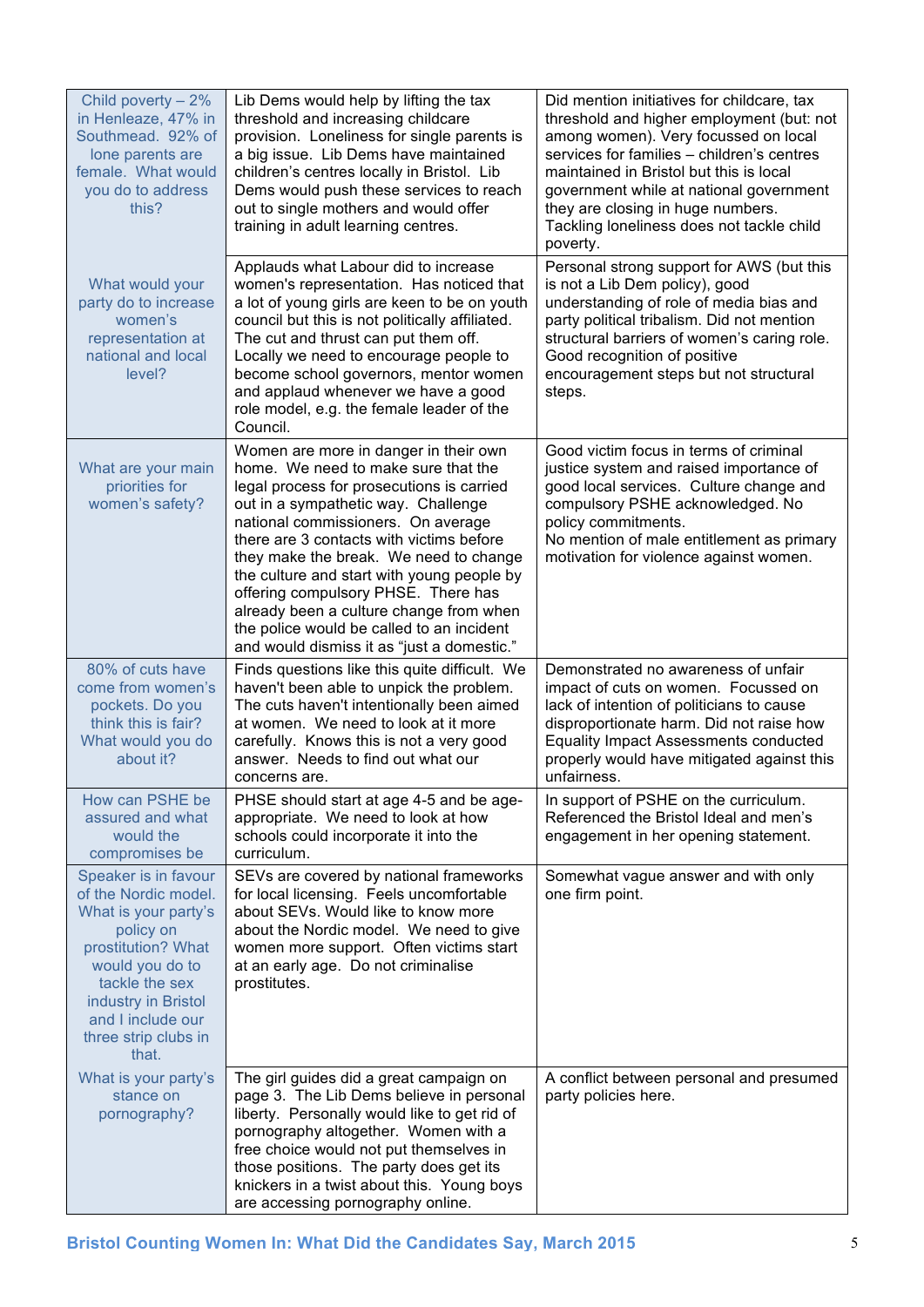|                          | Doesn't know off hand the party's policy<br>on it.                                                                                                                                                                                                                                                     |  |
|--------------------------|--------------------------------------------------------------------------------------------------------------------------------------------------------------------------------------------------------------------------------------------------------------------------------------------------------|--|
| <b>Closing statement</b> | Lib Dems are fighting to keep the libraries<br>open. Shares vision for an equal society.<br>Lib Dems have started rebalancing the tax<br>system but obviously difficult with only 8%<br>of MPs. Norman Lamb has committed to<br>mental health being given the same<br>significance as physical health. |  |

| <b>Candidate:</b>                                                                                                                       | <b>Charlotte Leslie</b>                                                                                                                                                                                                                                                                                                                                                                                                                                                              |                                                                                                                                                                                                                                                                                                                                                                                                                                                                                                                                                                                                  |
|-----------------------------------------------------------------------------------------------------------------------------------------|--------------------------------------------------------------------------------------------------------------------------------------------------------------------------------------------------------------------------------------------------------------------------------------------------------------------------------------------------------------------------------------------------------------------------------------------------------------------------------------|--------------------------------------------------------------------------------------------------------------------------------------------------------------------------------------------------------------------------------------------------------------------------------------------------------------------------------------------------------------------------------------------------------------------------------------------------------------------------------------------------------------------------------------------------------------------------------------------------|
|                                                                                                                                         | www.charlotteleslie.com                                                                                                                                                                                                                                                                                                                                                                                                                                                              |                                                                                                                                                                                                                                                                                                                                                                                                                                                                                                                                                                                                  |
| Party:                                                                                                                                  | Conservative                                                                                                                                                                                                                                                                                                                                                                                                                                                                         |                                                                                                                                                                                                                                                                                                                                                                                                                                                                                                                                                                                                  |
|                                                                                                                                         | What the candidate said                                                                                                                                                                                                                                                                                                                                                                                                                                                              | Our comments                                                                                                                                                                                                                                                                                                                                                                                                                                                                                                                                                                                     |
| <b>Opening Statement</b>                                                                                                                | Recently saw "The Imitation Game".<br>Appalling how we recently treated gay<br>people and that women had such a<br>struggle to get anywhere. Porn and<br>hyper-sexualisation a timebomb of abuse.<br>In terms of representation we have a long<br>way to go. Progress has been made re<br>women on FTSE Boards and on the pay<br>gap. There are great things that women<br>can do in politics. Men tend to focus on<br>status, women work together to get stuff<br>done. Come on in. |                                                                                                                                                                                                                                                                                                                                                                                                                                                                                                                                                                                                  |
| Child poverty $-2%$<br>in Henleaze, 47%<br>in Southmead.<br>92% of lone<br>parents are female.<br>What would you do<br>to address this? | The Conservatives have extended free<br>childcare for under 2s. 15 hours for<br>younger children. Tax free child care.<br>We need more people in work to create a<br>healthier economy.                                                                                                                                                                                                                                                                                              | Mentioned rising employment but with no<br>gendered analysis. Did refer to positive<br>childcare provision and future plans for tax<br>free childcare. Broad brush economy<br>approach but not gendered. Did not refer to<br>benefits.                                                                                                                                                                                                                                                                                                                                                           |
| What would your<br>party do to increase<br>women's<br>representation at<br>national and local<br>level?                                 | Really solid change takes time. We need<br>to ensure that all women are there on<br>merit. Is pleased that she got elected on<br>merit and not via an all women shortlist or<br>via positive discrimination. There are<br>things that put women off entering politics<br>like the mud-slinging. Has decided<br>personally that she won't be negative<br>about her opponents.<br>Positive discrimination can work - all<br>Conservative PPCs in Bristol are women.                    | Acknowledged cultural barriers. Used<br>'positive discrimination' to describe positive<br>action but handled being corrected very<br>well. In favour of positive action 'at starting<br>point'. Talked of need for everyone to know<br>women candidates are there on merit.<br>Described how 'soft' measures contributed<br>to all PPCs in Bristol being women - which<br>is positive - but as this is not replicated<br>nationally is not a systemic solution to a<br>systemic problem. Did not mention<br>structural barriers of women's caring role.<br>She is a sitting MP and a role model. |
| What are your main<br>priorities for<br>women's safety?                                                                                 | The fact that people are surprised at<br>things like DV statistics shows that people<br>(victims) don't tend to talk about it. It is<br>good that we have a female police and<br>crime commissioner.<br>We need to empowervictims and make<br>sure that they (she) understand that it's<br>not her fault. We need to offer education<br>in schools so that women can understand<br>the signs and be convinced when to get<br>out.                                                    | Good awareness of spectrum of violence.<br>Focus on empowerment of women and less<br>on tackling male violence other than that<br>specifically originating from people who had<br>themselves experienced abuse. Sex and<br>relationship education - good focus but<br>again on raising girls' awareness. No<br>mention of male entitlement as primary<br>motivation for violence against women.                                                                                                                                                                                                  |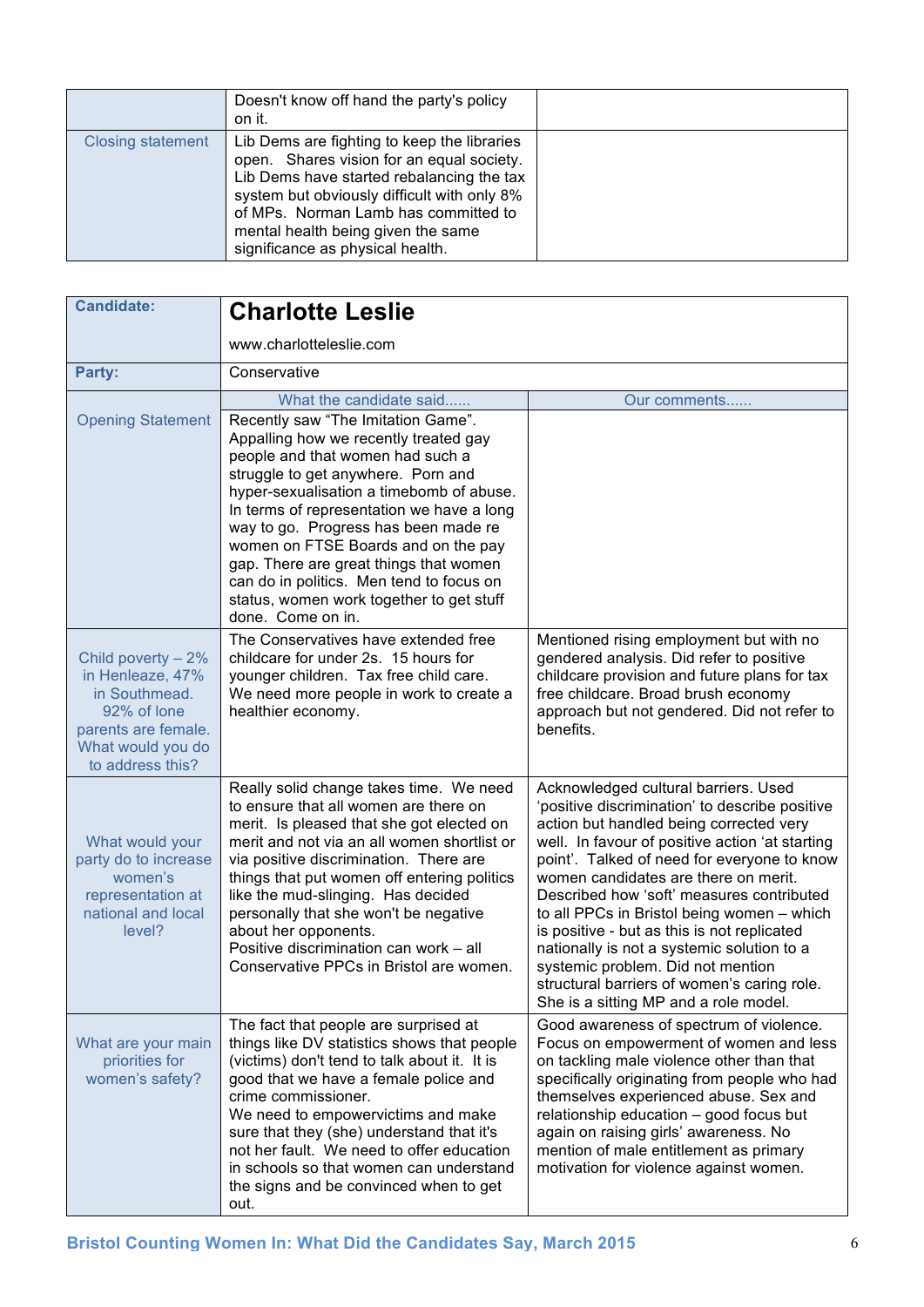|                                                                                                                                                                                                                           | There are cycles of abuse – often abusers<br>have been abused themselves. The<br>Southmead Project aims to tackle this.                                                                                                                                                                                                                                                                                                                                                                                                                                                                                                                                                                                                          |                                                                                                                                                                                                                                                         |
|---------------------------------------------------------------------------------------------------------------------------------------------------------------------------------------------------------------------------|----------------------------------------------------------------------------------------------------------------------------------------------------------------------------------------------------------------------------------------------------------------------------------------------------------------------------------------------------------------------------------------------------------------------------------------------------------------------------------------------------------------------------------------------------------------------------------------------------------------------------------------------------------------------------------------------------------------------------------|---------------------------------------------------------------------------------------------------------------------------------------------------------------------------------------------------------------------------------------------------------|
| 80% of cuts have<br>come from<br>women's pockets.<br>Do you think this is<br>fair? What would<br>you do about it?                                                                                                         | We have the fastest growing economy in<br>the Western World. Wages are rising<br>above inflation. Austerity is not stand<br>alone. We can't spend on everything we<br>want to. The calculations that are quoted<br>don't take into account the tax cuts that<br>benefitted 12m women. 12% of FTSE<br>100 companies now have women on their<br>boards which is a positive story. We<br>need to get the economy going.                                                                                                                                                                                                                                                                                                             | Focussed on economic profile of UK not on<br>gender impact. Focused on some<br>measures which mitigated impact on<br>women and did acknowledge the cuts<br>impacted more on women than on 'others'.<br>No policy proposals to address unfair<br>impact. |
| How can PSHE be<br>assured and what<br>would the<br>compromises be                                                                                                                                                        | One of the problems is that there is no<br>time to add additional content to the<br>curriculum. We need to identify the<br>problem and put it in the curriculum.<br>Teachers tend to panic at the idea of<br>adding more. We need to release<br>teaching from politics.<br>Has personally been working on the<br>establishment of a Royal College of<br>Teaching. The Government has pledged<br>to fund this. This will enable teachers to<br>make those decisions. The government<br>has been guilty of portraying the unions<br>as a negative force when it shouldn't have<br>done.                                                                                                                                            | Understood the compromises - clearly<br>knowledgeable about the area of teaching<br>and supported including it in the curriculum.                                                                                                                       |
| Speaker is in favour<br>of the Nordic<br>model. What is your<br>party's policy on<br>prostitution? What<br>would you do to<br>tackle the sex<br>industry in Bristol<br>and I include our<br>three strip clubs in<br>that. | Won't know what the party's policy is until<br>the manifesto is released. There is a<br>balance. There has always been<br>alcohol/prostitution so it is unlikely that we<br>would ever get rid of it altogether. Strict<br>measures would likely drive it<br>underground where people would be less<br>protected and less safe. That's the same<br>for strip clubs as well. Growing political<br>consensus that criminalising people is not<br>the answer. Often prostitutes are victims<br>of long-term disadvantage. At the other<br>end you'll find prostitutes who have<br>chosen this as a lifestyle choice.<br>Government's priority should be to protect<br>women. Personally has great sympathy<br>for the Nordic model. | A considered view. There is no evidence<br>that strip clubs would be driven<br>underground. Focus on women in<br>prostitution but no mention of men's<br>demand or entitlement. Did not address<br>Bristol SEVs.                                        |
| What is your party's<br>stance on<br>pornography?                                                                                                                                                                         | Elephant in the room is the internet.<br>Children are growing up with this. We<br>need to recognise the scale of the<br>problem. Any action to tackle the problem<br>needs cross party support.<br>Government is giving £500k to set up an<br>internet safety centre which will do things<br>like offer teachers advice. There is a<br>ticking timebomb of abuse problems with<br>people growing up now. This is quite<br>scary.                                                                                                                                                                                                                                                                                                 | Makes the connection between abuse and<br>pornography and refers to her<br>government's related actions.                                                                                                                                                |
| <b>Closing statement</b>                                                                                                                                                                                                  | Believes in practical answers. Working in<br>politics has been a pleasure. Women are<br>good at putting status aside and getting<br>stuff done. We need to say how good it is<br>in politics too.                                                                                                                                                                                                                                                                                                                                                                                                                                                                                                                                |                                                                                                                                                                                                                                                         |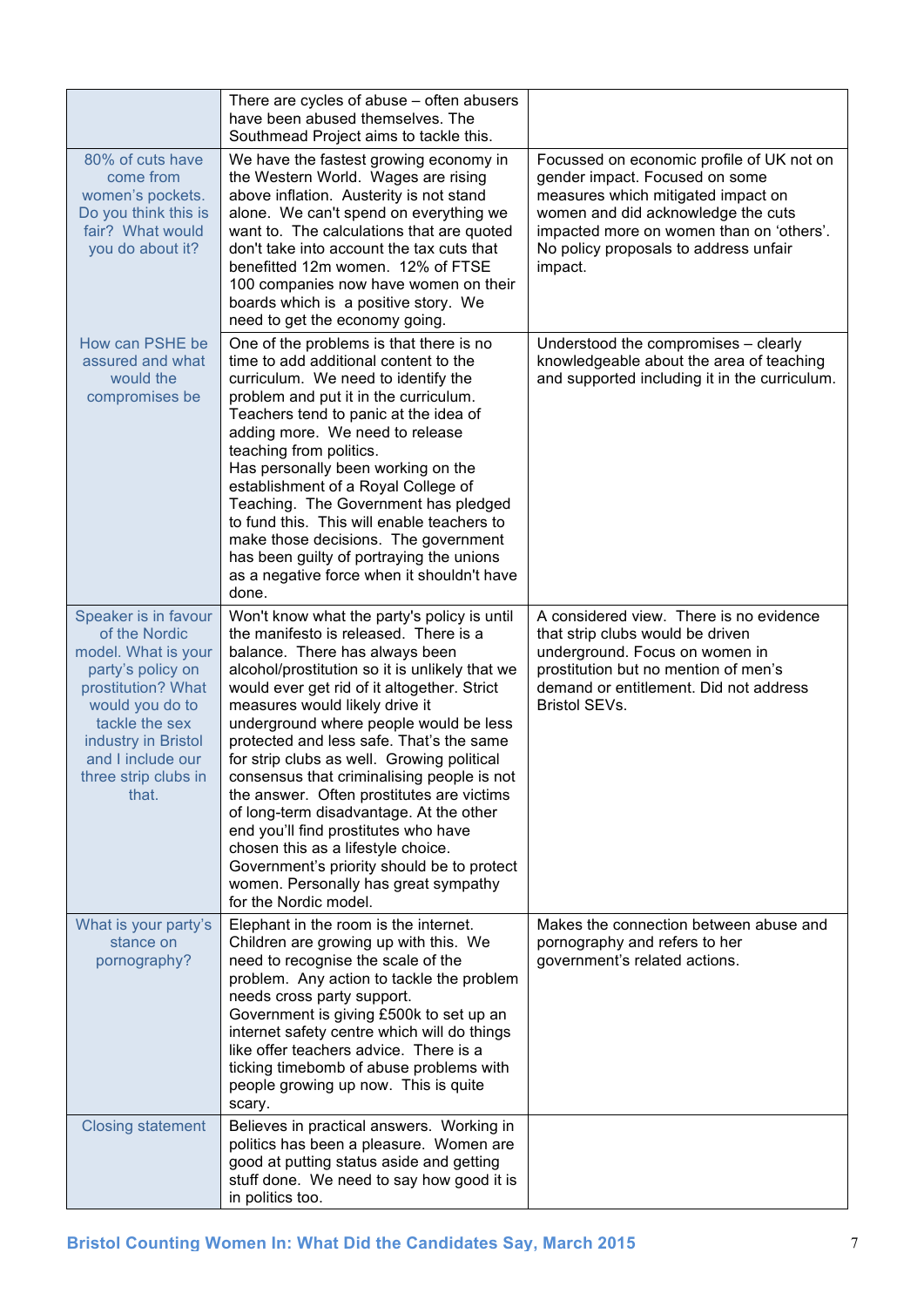### **Part three – those who sent a representative**

Representatives should only give a party overview and cannot represent the personal views of absent candidates.

| <b>Candidate:</b>                            | <b>Anne Lemon</b> (represented by Selena Williams)                                  |                                                                                  |
|----------------------------------------------|-------------------------------------------------------------------------------------|----------------------------------------------------------------------------------|
|                                              | www.facebook.com/pages/Anne-Lemon-for-Bristol-North-West/1530288930591775           |                                                                                  |
| Party:                                       | TUSC (Trade Unionists and Socialists Against Cuts)                                  |                                                                                  |
|                                              |                                                                                     |                                                                                  |
|                                              | What the candidate said                                                             | Our comments                                                                     |
| <b>Opening Statement</b>                     | TUSC oppose all cuts. Railways and Royal                                            |                                                                                  |
|                                              | Mail would be re-nationalised, 'bedroom<br>tax' scrapped and no more council estate |                                                                                  |
|                                              | sell-offs. No nuclear weapons, banks                                                |                                                                                  |
|                                              | brough back into line. TUSC oppose all                                              |                                                                                  |
|                                              | racism and fascism and are for equality for                                         |                                                                                  |
|                                              | women's rights and equal pay.                                                       |                                                                                  |
| Child poverty $-2%$                          | 80% of tax/benefit changes come from                                                | Raised housing, training, benefits and this                                      |
| in Henleaze, 47% in                          | women's pockets. Refuges have been                                                  | was not all about employment although she                                        |
| Southmead. 92% of                            | closed which traps women in abusive                                                 | did not mention childcare. Omission of                                           |
| lone parents are                             | relationships. We need to reverse the                                               | childcare a big omission but had much                                            |
| female. What would                           | benefit cuts, offer affordable housing and                                          | more holistic gendered analysis of child                                         |
| you do to address                            | support women to get back to work.                                                  | poverty                                                                          |
| this?                                        |                                                                                     |                                                                                  |
|                                              | We need to support women at a                                                       | Talked about confidence in particular and                                        |
| What would your                              | national/local level. There is a gender                                             | how local engagement including in unions                                         |
| party do to increase                         | difference in confidence. Candidate is a                                            | encourages women to find their voice. Did                                        |
| women's<br>representation at                 | member of Unison and there has been a                                               | not mention structural barriers of women's                                       |
| national and local                           | history of fighting for rights by unions.<br>Mentioned example of closure of care   | caring role. No policy position mentioned.                                       |
| level?                                       | home as a route for women campaigning                                               |                                                                                  |
|                                              | locally to find their voice.                                                        |                                                                                  |
|                                              | Women are in greatest danger in the                                                 | Some awareness but no clear policy                                               |
| What are your main                           | home. Domestic Violence and Abuse                                                   | commitments.                                                                     |
| priorities for                               | have a basis in economics. If cuts mean                                             | No mention of male entitlement as primary                                        |
| women's safety?                              | that women can't get out they can't leave                                           | motivation for violence against women.                                           |
|                                              | abusive relationships. Most women have                                              |                                                                                  |
|                                              | been sexually harrassed at some point in                                            |                                                                                  |
|                                              | their life. We have a raunch culture in the                                         |                                                                                  |
|                                              | media so it is worse now. There is a                                                |                                                                                  |
|                                              | proliferation of sexual images. Things like                                         |                                                                                  |
|                                              | the Slutwalks are aiming to tackle this.<br>Women are fighting back.                |                                                                                  |
| 80% of cuts have                             | HSBC after reforms. Offshore tax                                                    | Proposed solutions to austerity that will not                                    |
| come from women's                            | schemes. Tackling tax avoidance would                                               | take more from women – refer back to                                             |
| pockets. Do you                              | clear the need for austerity. The choices                                           | opening statement for proposed reforming                                         |
| think this is fair?                          | we make are political. We need to end                                               | measures. Did not specifically address                                           |
| What would you do                            | austerity.                                                                          | gendered nature of cuts but proposal to                                          |
| about it?                                    |                                                                                     | remove them as inherently unfair to women                                        |
|                                              |                                                                                     | and to those in poverty.                                                         |
| How can PSHE be                              | The autonomy of teachers has been taken                                             | Did not answer the question. Did not                                             |
| assured and what                             | away. We have increased the pressures                                               | address what party would do if in                                                |
| would the                                    | on children. We need a less target based                                            | government.                                                                      |
| compromises be                               | curriculum.                                                                         |                                                                                  |
| Speaker is in favour<br>of the Nordic model. | Sex workers as a body should be                                                     | Has good awareness of impact on women<br>in prostitution but no mention of men's |
| What is your party's                         | supported. TUSC supports sex worker<br>unions to help and defend each other.        | demand or entitlement. Did not address                                           |
| policy on                                    | Sex workers can suffer horrendous abuse                                             | SEVs or provide policy solutions.                                                |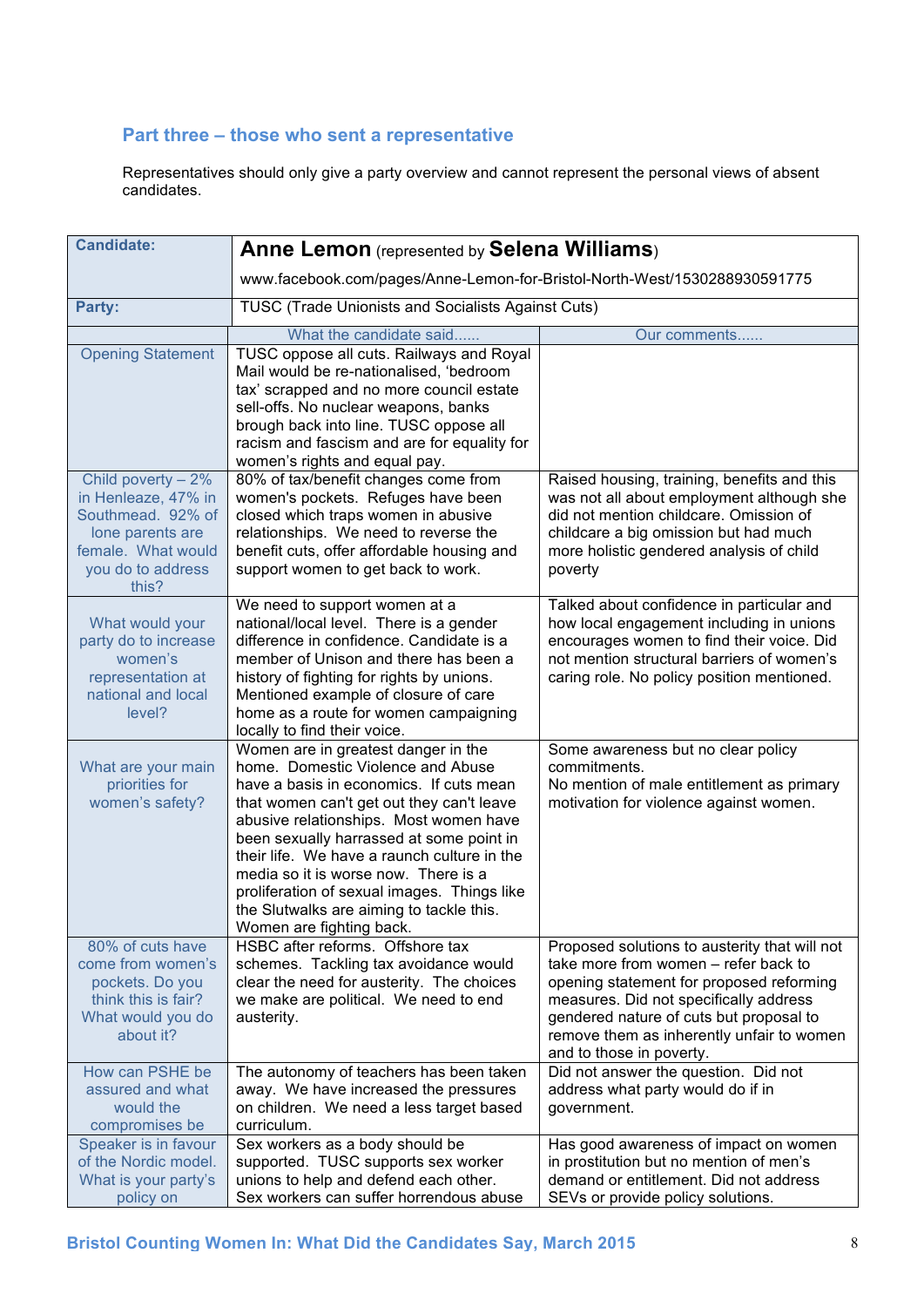| prostitution? What       | and attacks.                               |                                            |
|--------------------------|--------------------------------------------|--------------------------------------------|
| would you do to          | Candidate works in the BRI as a nurse and  |                                            |
| tackle the sex           | sees the effect.                           |                                            |
| industry in Bristol      | We need to protect individuals. And        |                                            |
| and I include our        | support organisations like One 25 who are  |                                            |
| three strip clubs in     | helping women e.g. who have problems       |                                            |
| that.                    | related to the drug industry. There needs  |                                            |
|                          | to be a two pronged attack and a massive   |                                            |
|                          | injection to social services.              |                                            |
| What is your party's     | Personally has argued against page 3.      | Demonstrated a policy view -but ridiculing |
| stance on                | Not useful for pornography to be made      | degradation of women is not a solution to  |
| pornography?             | illegal. We need to ridicule it as form of | women's oppression.                        |
|                          | degradation to women.                      |                                            |
| <b>Closing statement</b> | Works as a nurse.                          |                                            |
|                          | Wants to ensure that there's a free NHS.   |                                            |
|                          | Don't close the libraries.                 |                                            |

| <b>Candidate:</b>                                                                                                                      | <b>Justin Quinnell</b> (represented by Anna McMullen)                                                                                                                                                                                                                                                                                                                                                                                                                          |                                                                                                                                                                                                                                                                 |
|----------------------------------------------------------------------------------------------------------------------------------------|--------------------------------------------------------------------------------------------------------------------------------------------------------------------------------------------------------------------------------------------------------------------------------------------------------------------------------------------------------------------------------------------------------------------------------------------------------------------------------|-----------------------------------------------------------------------------------------------------------------------------------------------------------------------------------------------------------------------------------------------------------------|
|                                                                                                                                        | www.swgreen.org.uk/bristolnorthwest                                                                                                                                                                                                                                                                                                                                                                                                                                            |                                                                                                                                                                                                                                                                 |
| Party:                                                                                                                                 | Green                                                                                                                                                                                                                                                                                                                                                                                                                                                                          |                                                                                                                                                                                                                                                                 |
|                                                                                                                                        | What the candidate said                                                                                                                                                                                                                                                                                                                                                                                                                                                        | Our comments                                                                                                                                                                                                                                                    |
| <b>Opening Statement</b>                                                                                                               | Greens want to offer real equality to<br>everyone - men and non-men - anyone<br>who wants to define themselves as not<br>male gender. Pay gaps still persist, need<br>more women in leadership. Radical<br>changes are needed to push equality in<br>FTSE 100 companies. This means quotas.<br>Need to expand childcare and encourage<br>workplaces that engage women.<br>Greens are fighting against the cuts.<br>Quoted Fawcett report on cuts to health<br>and social care. |                                                                                                                                                                                                                                                                 |
| Child poverty - 2%<br>in Henleaze, 47%<br>in Southmead.<br>92% of lone<br>parents are female.<br>What would you do<br>to address this? | Went to visit a foodbank recently and met a<br>woman who couldn't afford to go to work<br>once she had paid for childcare. Greens<br>want to see a living wage - want the<br>minimum wage increased to £10 an hour by<br>2020.                                                                                                                                                                                                                                                 | All about low pay; childcare related to<br>affordability not accessibility                                                                                                                                                                                      |
| What would your<br>party do to increase<br>women's<br>representation at<br>national and local<br>level?                                | 100% of Green MPs are women! Party<br>leader is a woman. The party's<br>membership is made up of a huge number<br>of women under 30. The party provides<br>coaching for leadership and good role<br>models for women. We need to push this<br>model of a different style of politics.                                                                                                                                                                                          | Missed opportunity to discuss Green<br>Party structural policies and previous<br>action taken. Good vision for new<br>inclusive model of politics. Did not<br>mention structural barriers of women's<br>caring role.                                            |
| What are your main<br>priorities for<br>women's safety?                                                                                | Was on jury service earlier in the day sitting<br>through a domestic violence case. The<br>case was withdrawn by the woman who<br>ended up being persuaded by perpetrator's<br>family that she would suffer if she<br>proceeded with it.<br>Quoted Fawcett numbers.<br>We need awareness raising on domestic                                                                                                                                                                   | Good awareness of some statistics.<br>Raised need to 'find' policies putting<br>victim experience at centre. Awareness-<br>raising but not prevention work<br>mentioned. No mention of male<br>entitlement as primary motivation for<br>violence against women. |